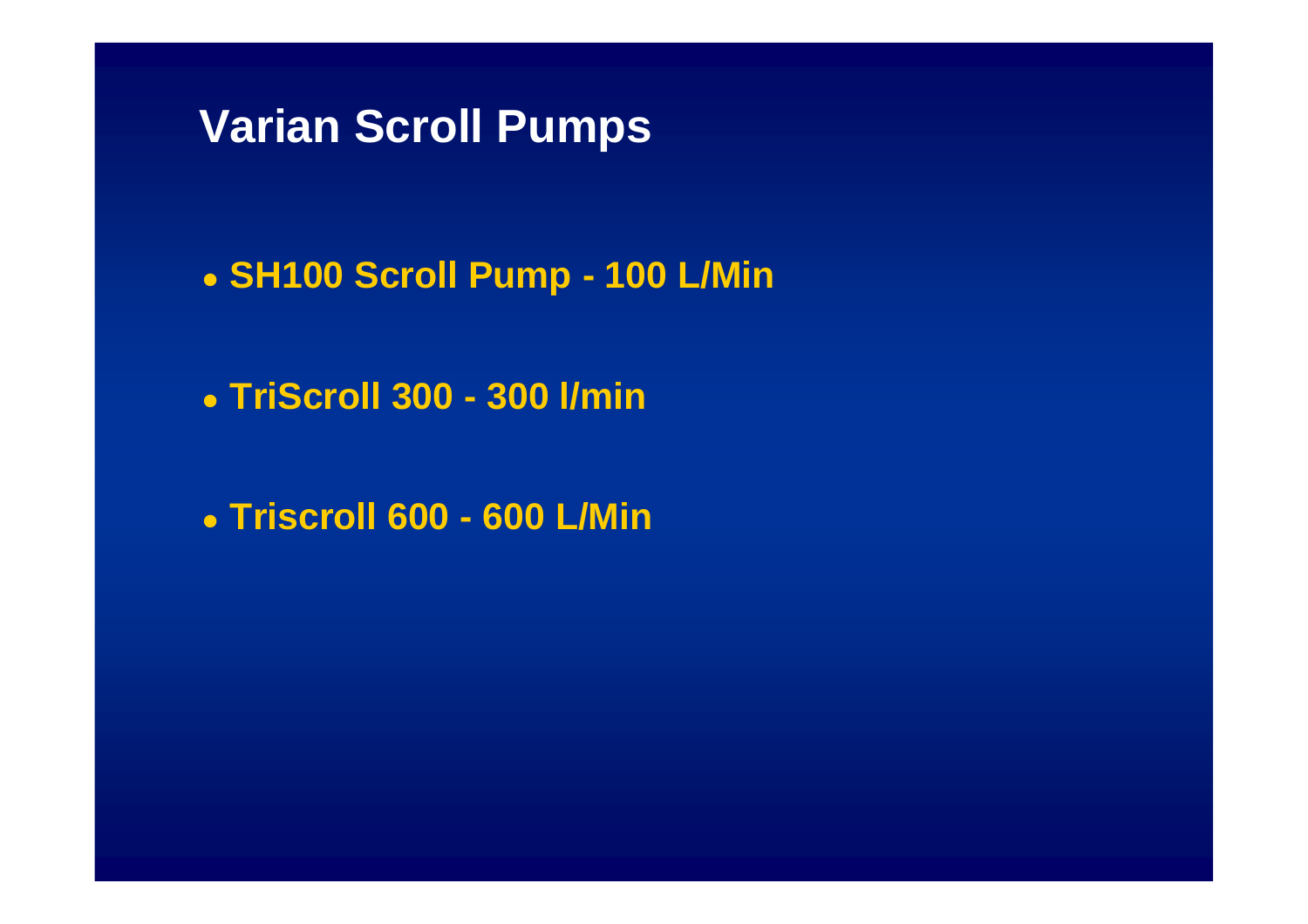# **SH100**



## **Single ScrollReleased in Winter, 2001**

•**SH100 - 100 L/Min** •6.7 x 10-2 mbar Ult•18.6kg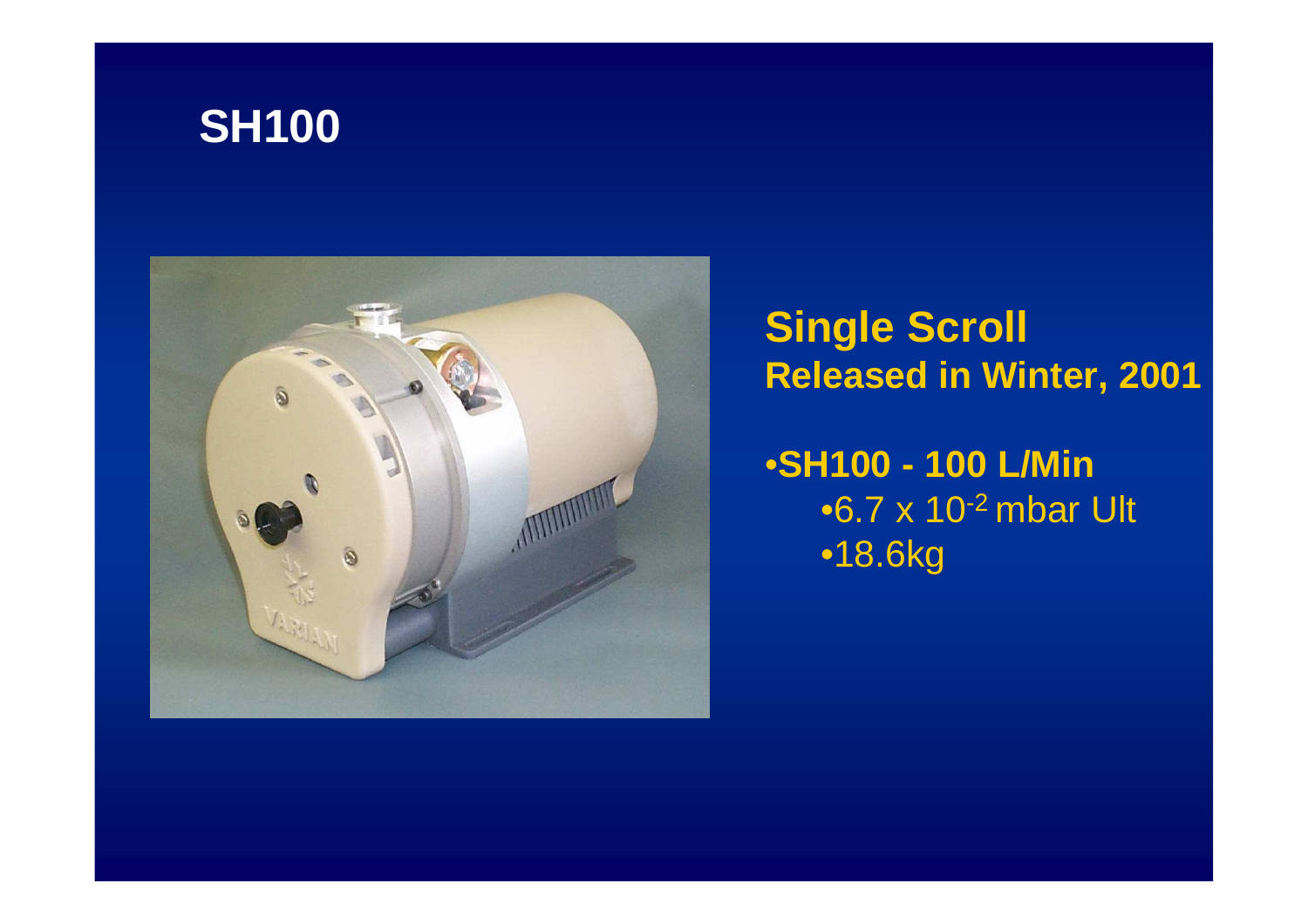## **Varian TriScroll**



## **Dual Scroll, Two Stage**

•**Triscroll 300 - 300L/Min** $\bullet$ 9.3 x 10<sup>-3</sup> mbar Ult. •26.4 kg

•**Triscroll 600 - 600 L/Min** $\bullet$ 9.3 x 10<sup>-3</sup> mbar Ult. •31 kg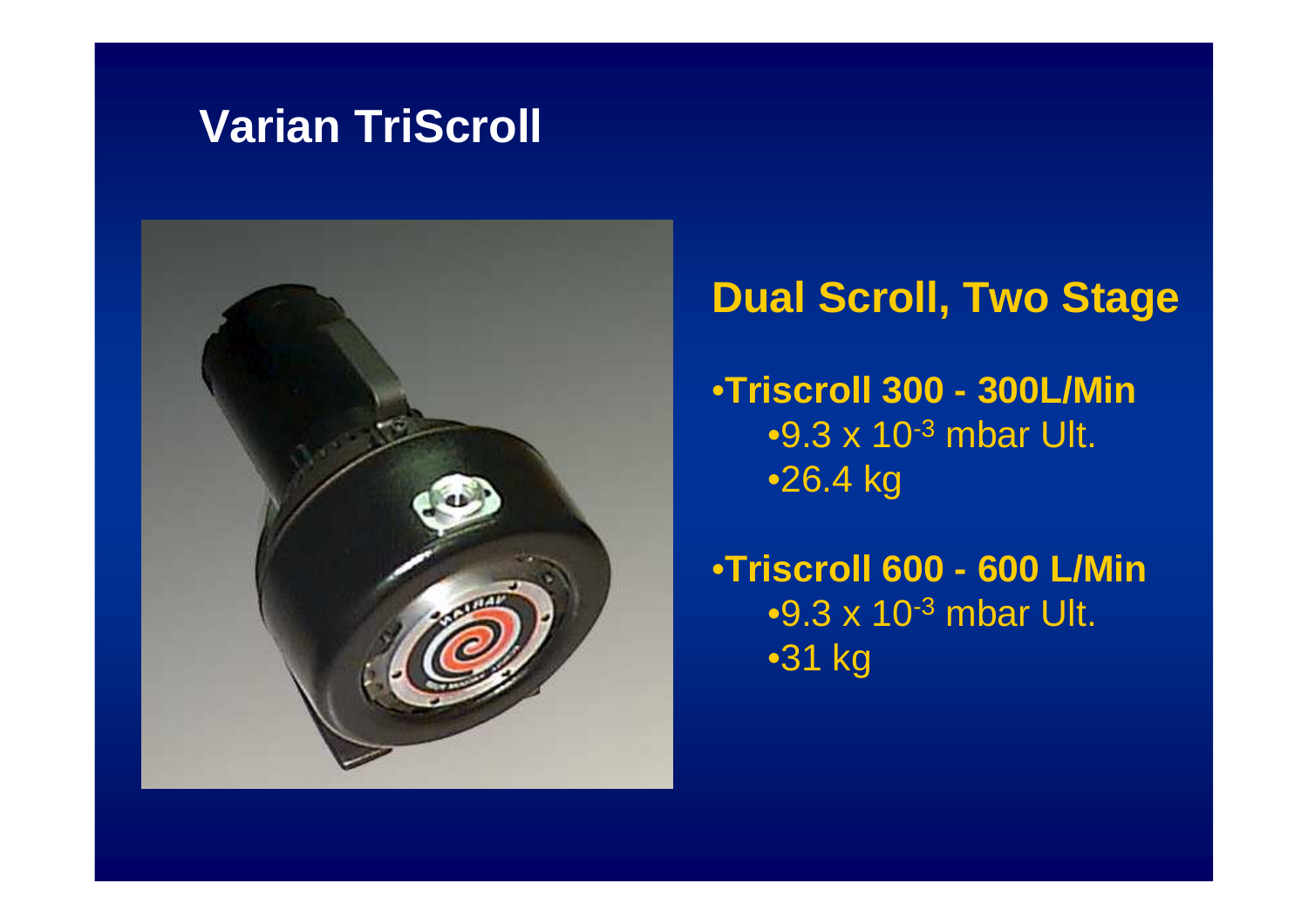#### **Vacuum Scroll Pump Development**

 **Late 1960s: Vulliez > Normetex: First scroll vacuum pump; hermetic, bellows sealed, \$\$\$**

 **Mid 1970s: Young and McCullough at ADL: Mainly for refrigeration applications**

 **~1990: Iwata Air Compressor Corporation: Released 30 m3/hour scroll vacuum pump**

 **Late 1990s: Varian, Busch, Edwards release scroll vacuum pumps**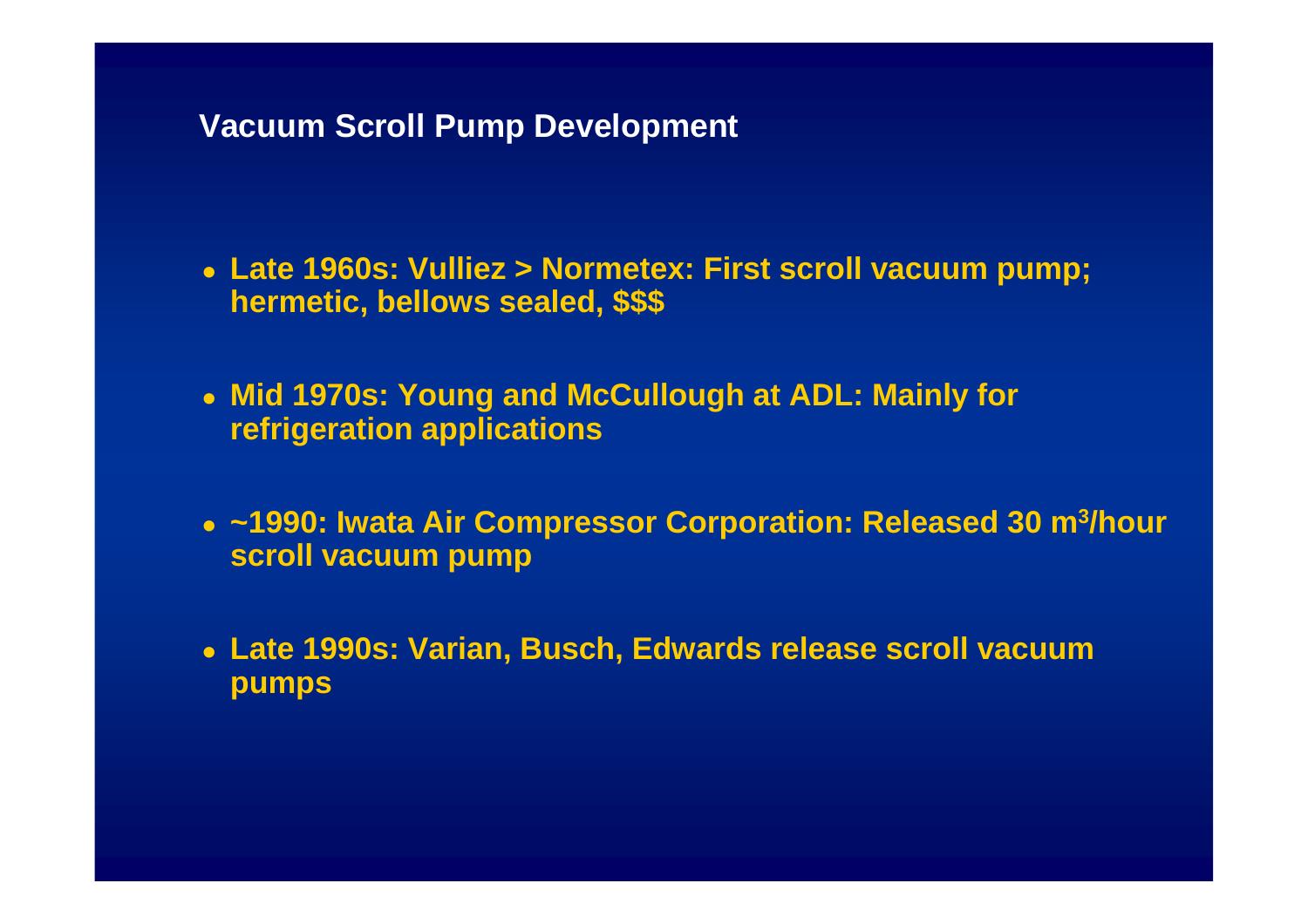## **Involute Formula**



**Involute Definition:**

Length BP = Length BA = 
$$
a^* \theta
$$

**Yields:**

**X = a\*(cos** <sup>θ</sup> **<sup>+</sup>**θ**\*sin** θ**)**

**Y = a\*(sin** θ **-** <sup>θ</sup> **\*cos** <sup>θ</sup>**)**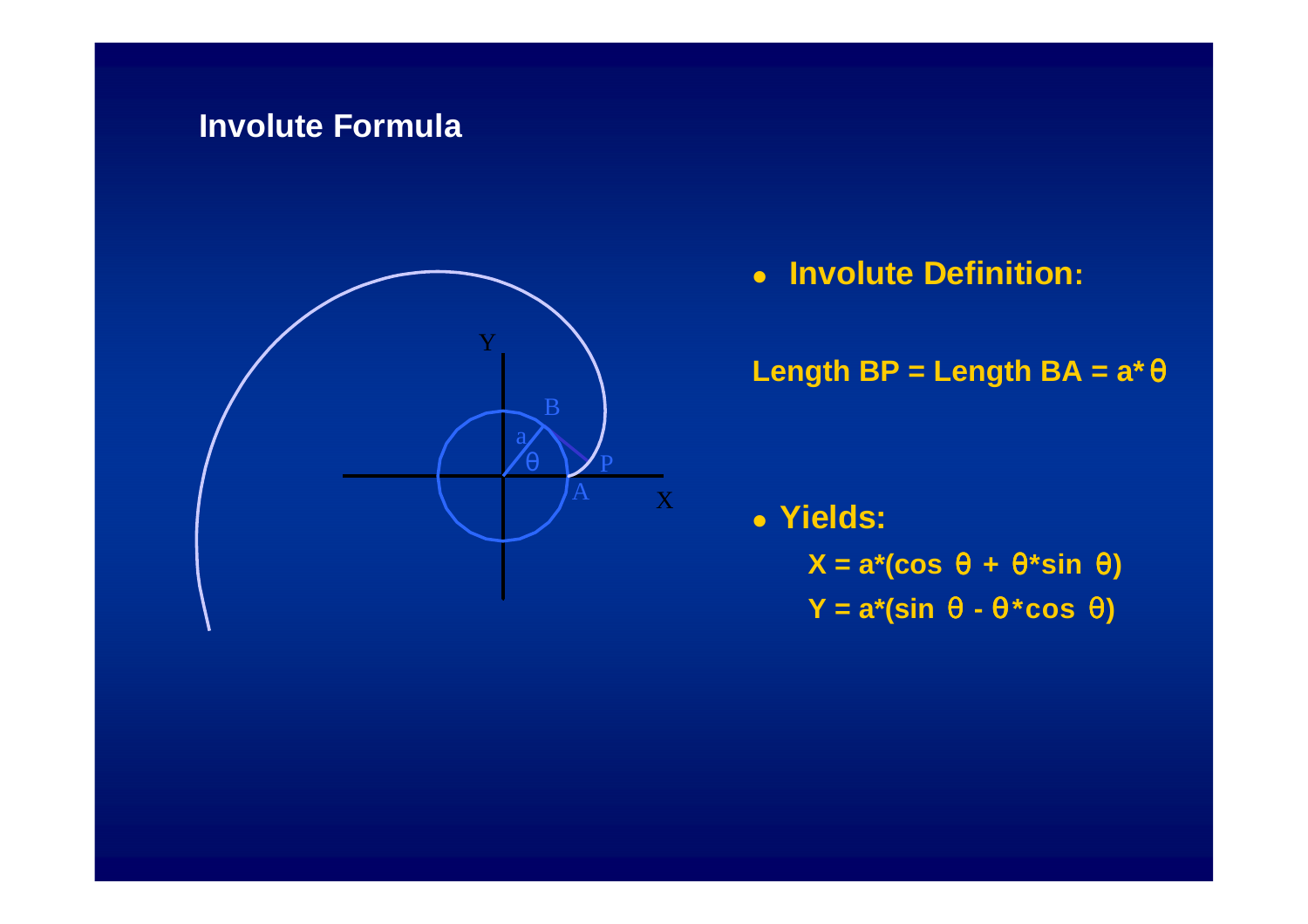## **Involute**

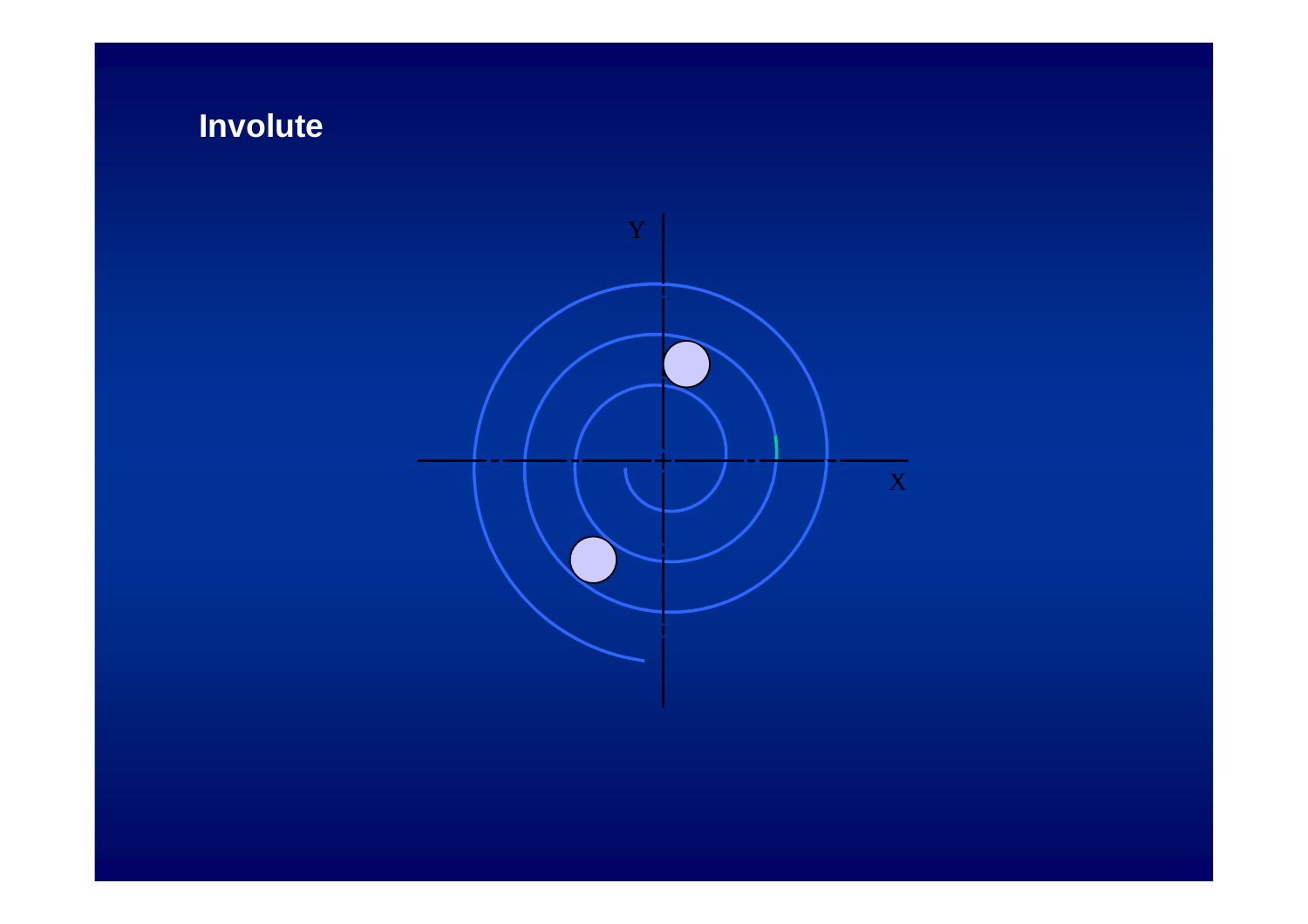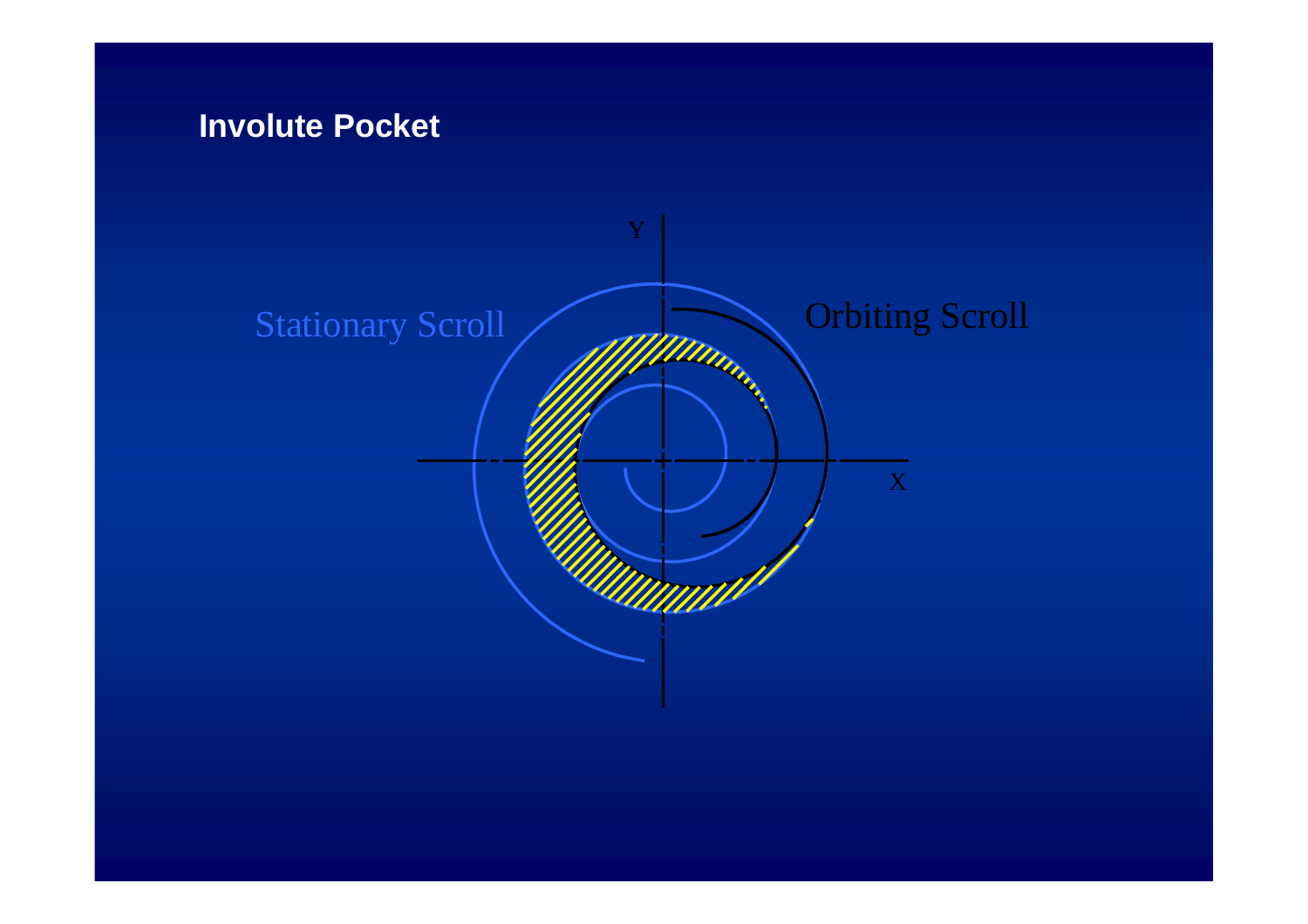## **TriScroll Gas Flow - 2 Stage Design**





**TriScroll First Stage**

- **3 Involute Chambers**
- **Higher Speed at Inlet**
- **Full Stage operates at Vacuum**

**TriScroll Second Stage**

**1 Chamber**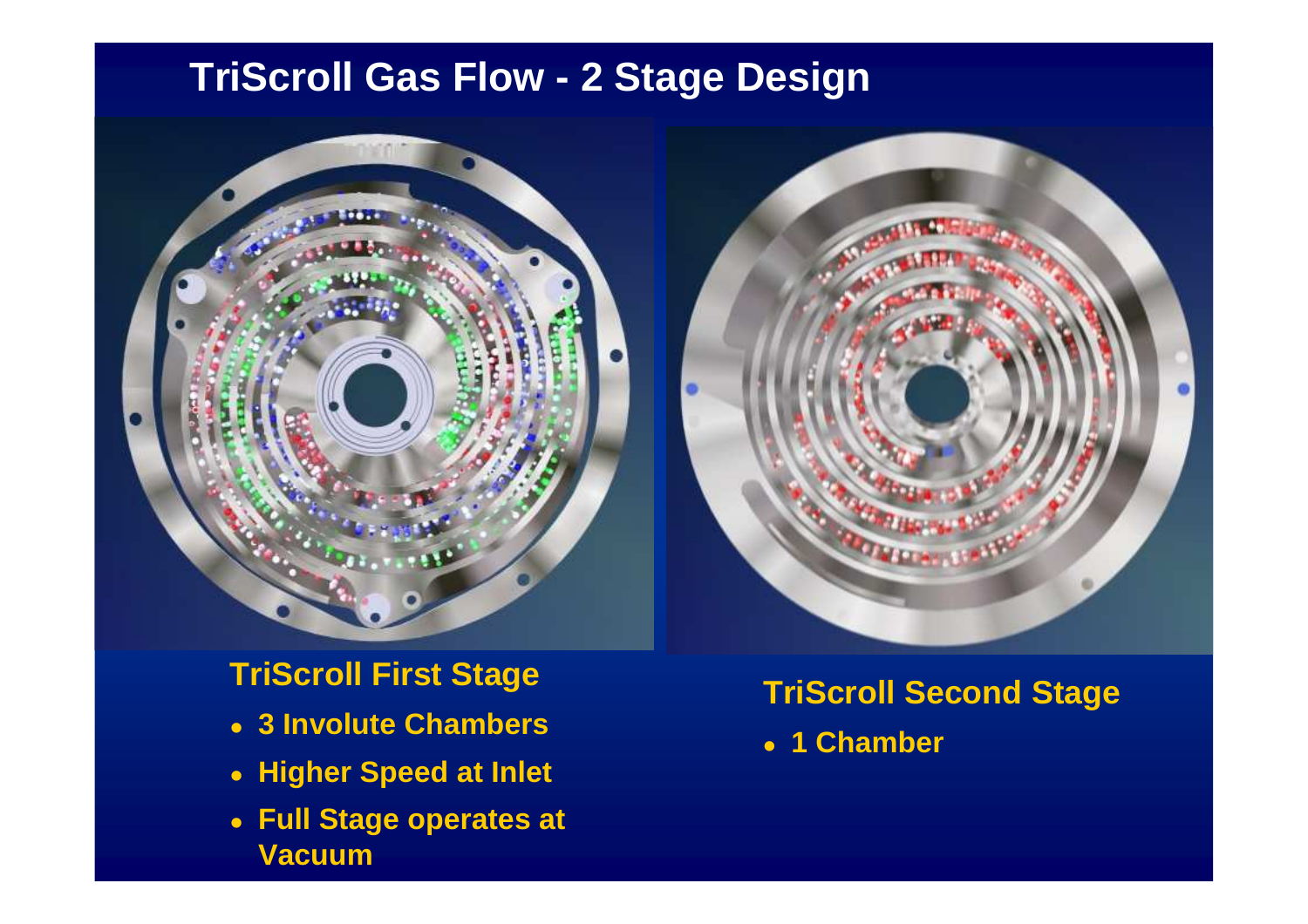#### **TriScroll Gas Flow…**



#### $\bullet$  **From atmosphere to ~ 550 mbar**

- Bypass valve open by-passes 2nd stage
- Allows the pump to operate as displacement pump at the higher pressures therefore allowing the pump to work more efficiently.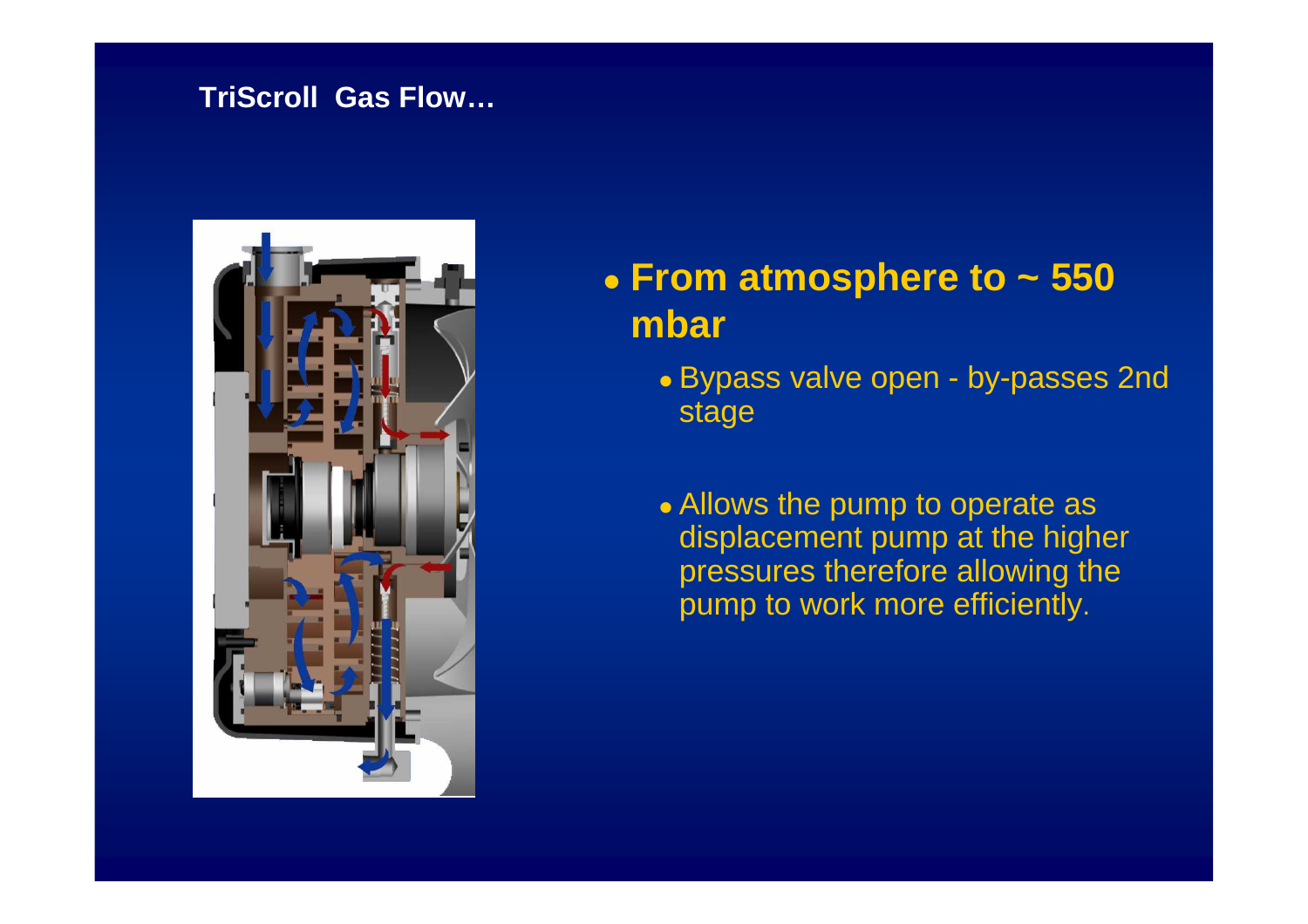#### **TriScroll Gas Flow…**



## **From ~ 550 mbar to ultimate**

- Bypass valve is closed
- All gas moves from TriScroll first stage; is compressed through the second stage, to the exhaust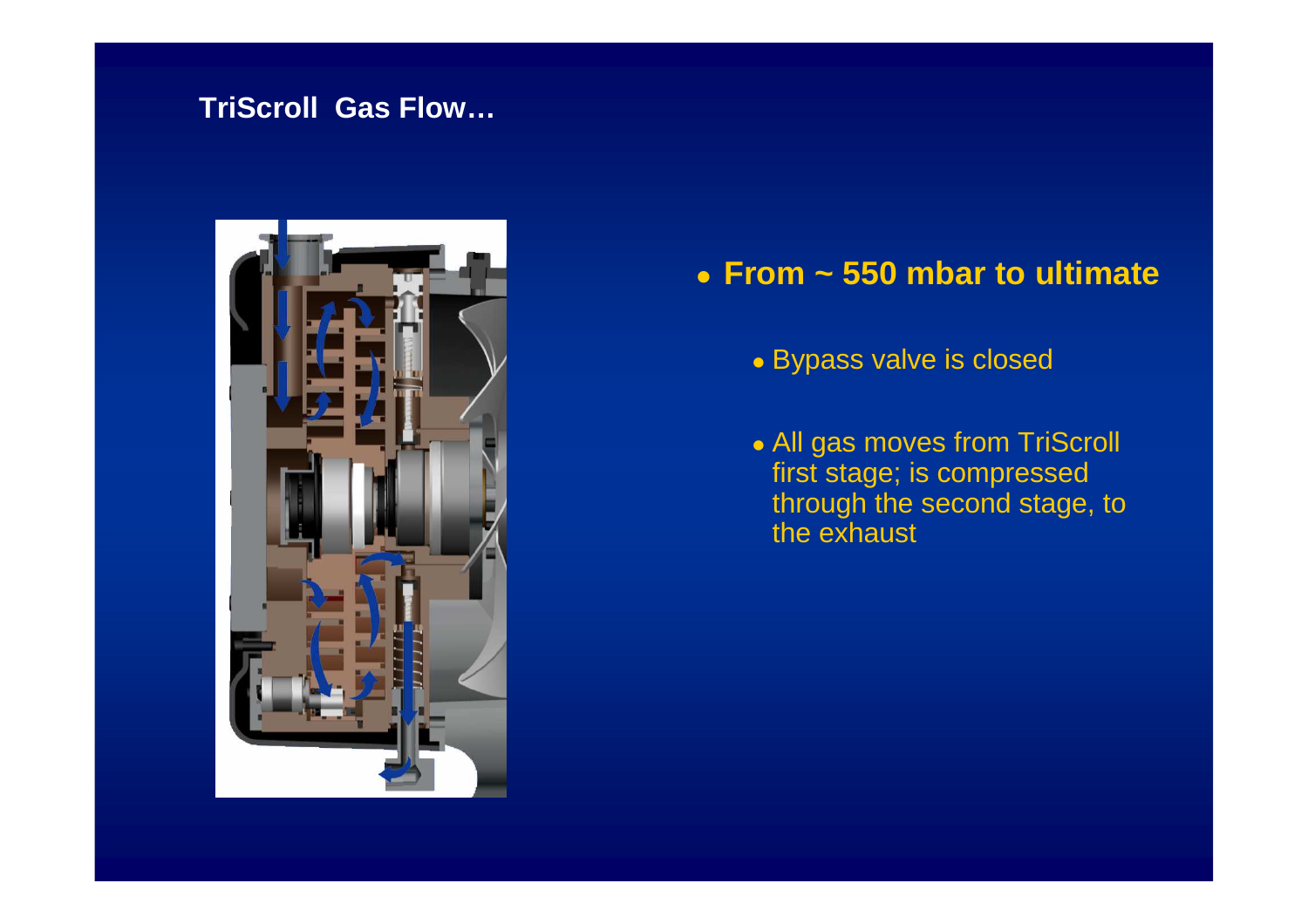#### **TriScroll Gas Flow…**



## **Benefits of two stage design:**

- One shaft penetration to reduce moisture path to bearing
- Low power consumption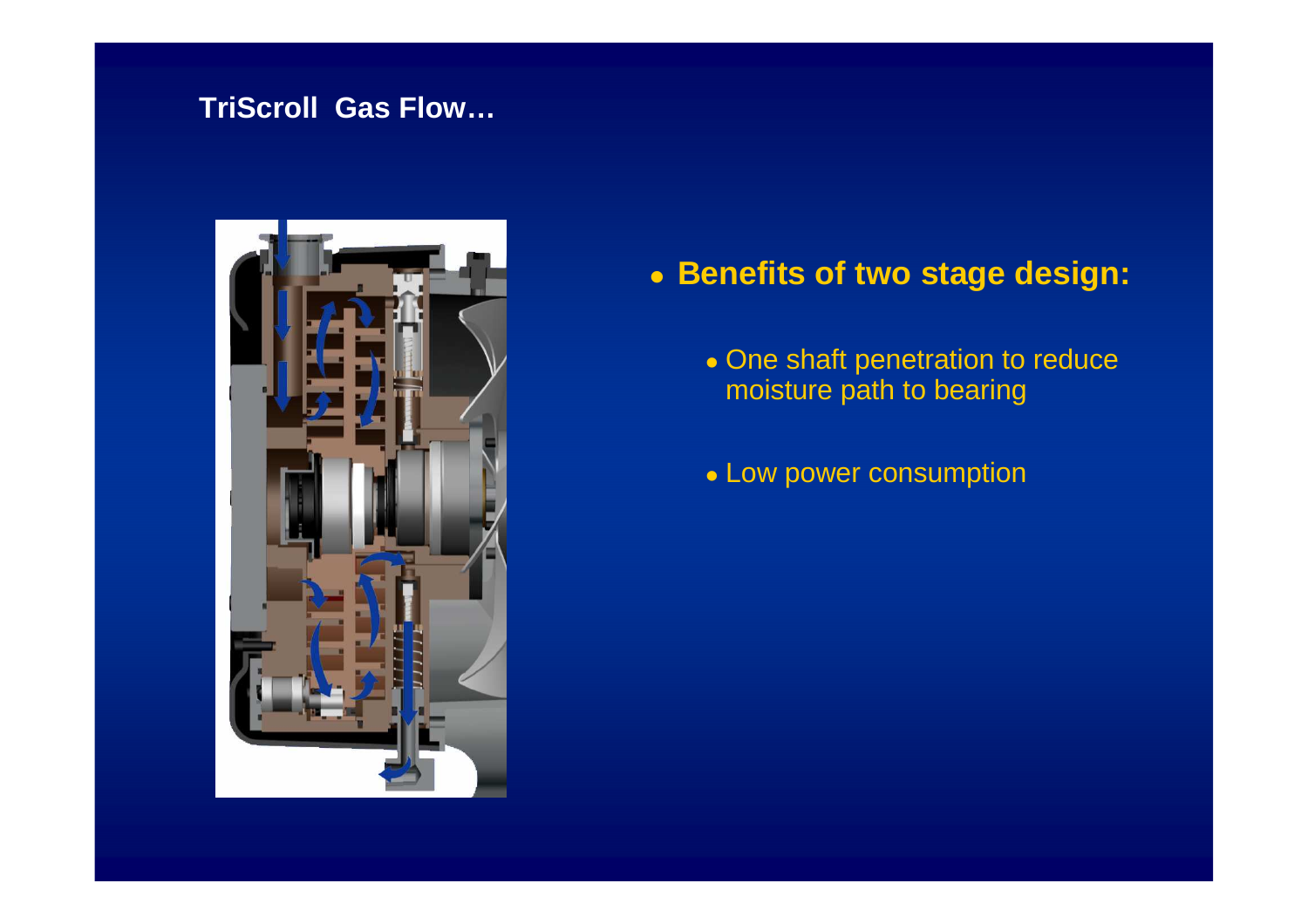## **TriScroll Air Ballast Flow**



- • Automatic gas ballast - always operates unless plugged
- As the gas is expanded in the final stage of compression, air or dry Nitrogen is added to prevent condensation of gas, namely  ${\sf H_2O}$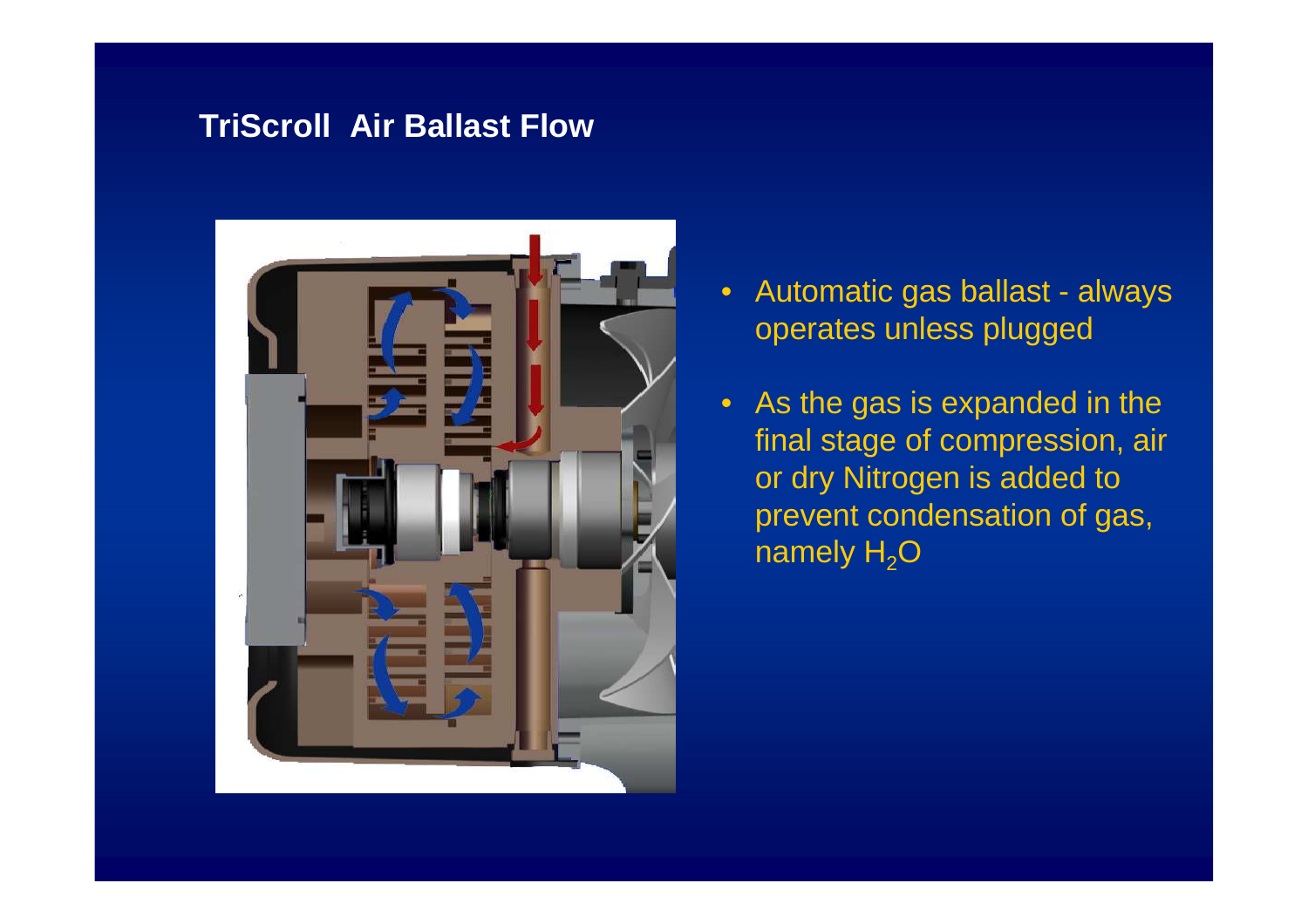## **TriScroll Bearing Purge Flow**





- Bearing purge available
- The Bearing Purge for applications which are particularly heavy with water or other condensable gases…for example Cryo Regeneration.
- Bearing purge and gas ballast exit through exhaust -no effect onbase pressure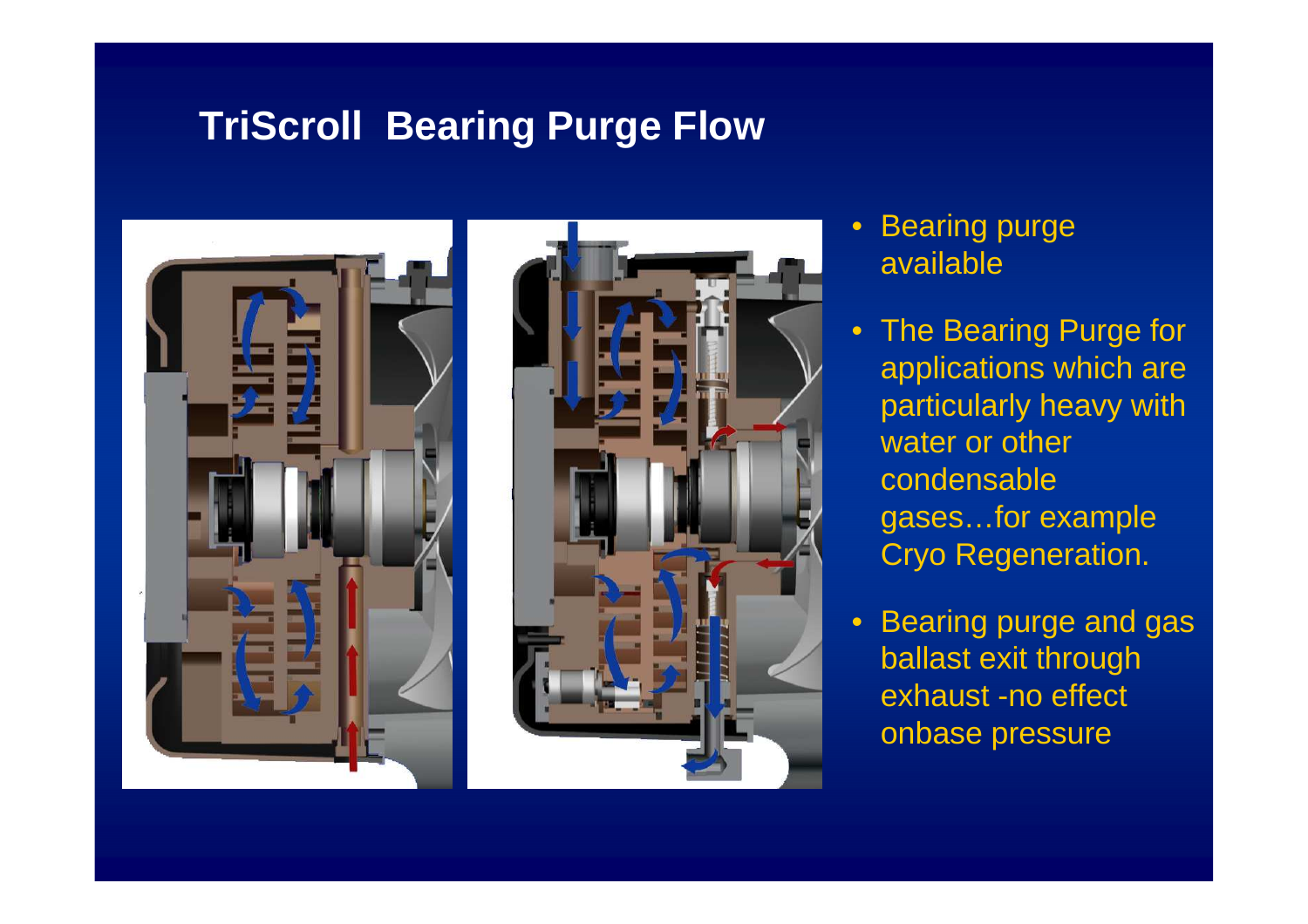#### **Advantages: Scroll Vacuum Pumps**

#### $\bullet$ **Oil-Free**

- $\bullet$ **Good Base Pressure**
- $\bullet$ **Compact and Economical**
- $\bullet$ **Few Valves Required**
- $\bullet$ **Low Rotational Speed (~1740 RPM)**
- $\bullet$ **Low Seal Sliding Speeds (~1 meter/sec)**
- $\bullet$ **Can Be Perfectly Balanced**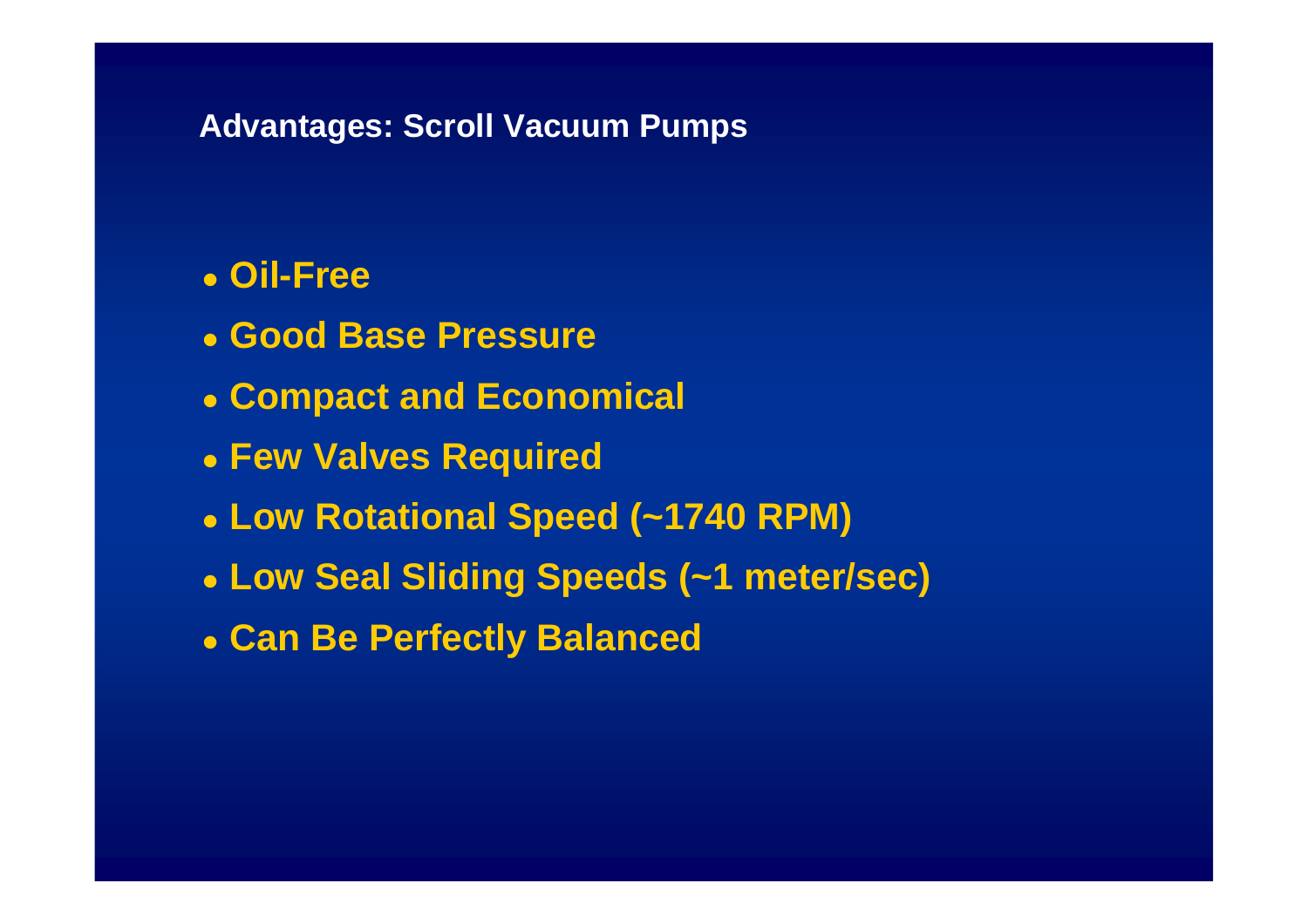

- 1. Cowling Screws; M5 (3)
- 2. Cowling
- 3. Inlet (NW25)
- 4. Inlet Screen
- 5. NW16 Exhaust Adapter
- 6. Bearing Purge Port (¼" National Pipe Thread)
- 7. Pump Frame
- 8. Frame Screws; M6 (4)
- 9. Gas Ballast Port (¼" National Pipe Thread)
- 10. Mounting Holes; 11 mm diameter thru (8)
- 11. Rubber Feet (4)
- 12. Motor Cover Screws (3)
- 13. Motor Electrical Cover